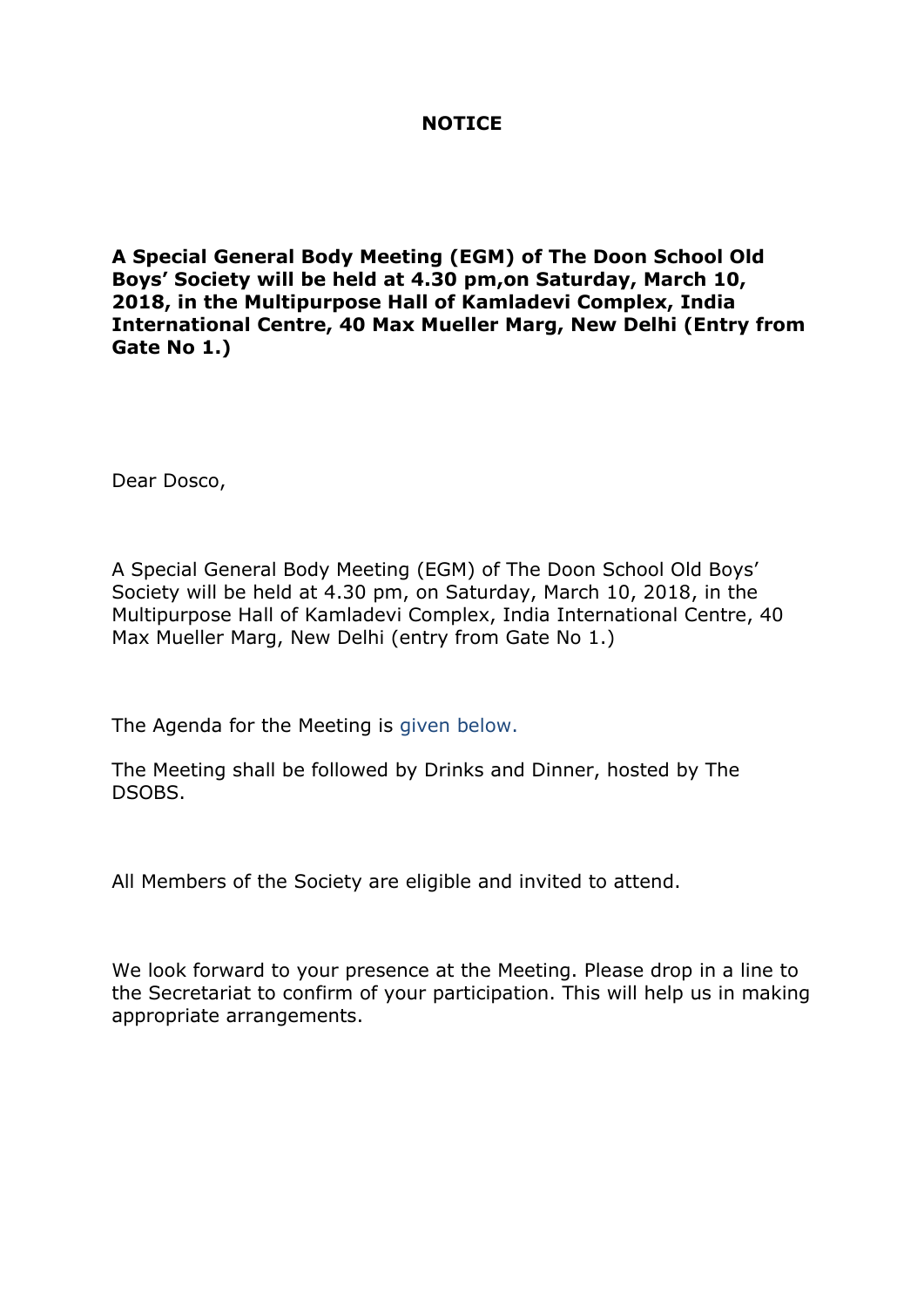Sushil Kumar Sharma Executive Secretary The Doon School Old Boys Society C-574 Lower Ground Floor Defence Colony New Delhi 110024 landline 011-41509019 Mobile 9810444423 E-MAIL = [secretary@dsobs.net](mailto:secretary@dsobs.net)

## **AGENDA**

Agenda for the Special General Body Meeting of The Doon School Old Boys' Society, to be held at 4.30 pm, on Saturday, March10, 2018, in the Multipurpose Hall of Kamladevi Complex, India International Centre, 40 Max Mueller Marg, New Delhi (Entry from Gate # 1.)

- 1. Celebration of 80 Years of The Doon School Old Boys' Society
- 2. Presenting the new Logo & Motto of the Society
- 3. Appointment of an Honorary Treasurer and an Honorary Secretary of the Society

4. To discuss the proposals made by the Governance & SoPs Sub-Committee of The DSOBS for the day to day functioning of the Secretariat, which have been duly passed by the Executive Committee in its 186<sup>th</sup> Meeting, held on January 29, 2018